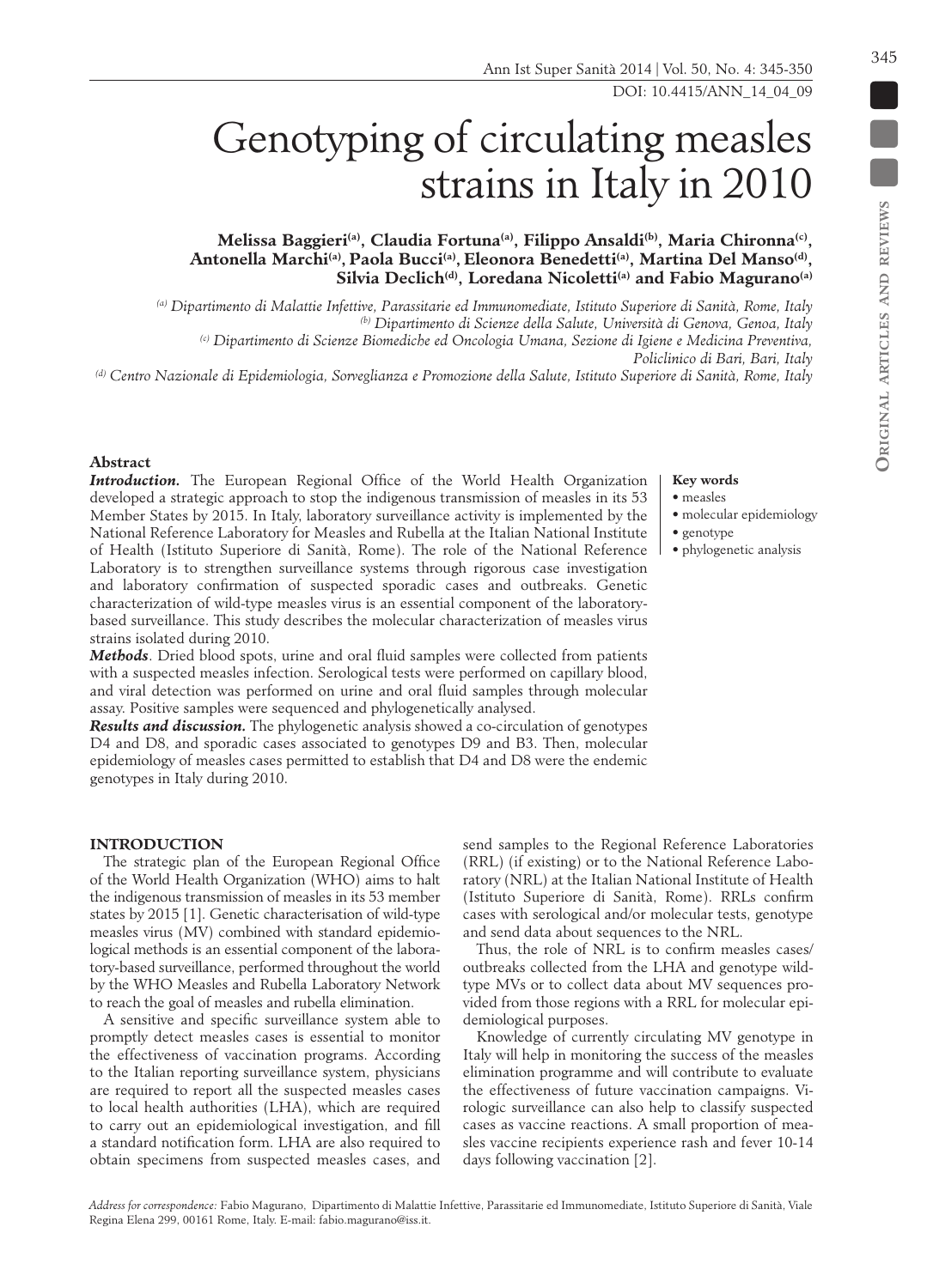**Original articles and reviews**

ORIGINAL ARTICLES AND REVIEWS

# **Table1**

List of the representative Italian measles strains analyzed in 2010

| <b>Strains</b>                                   | N of samples <sup>a</sup> | <b>Weeks</b> <sup>b</sup> | Genotype                         | <b>GB Accession number</b> |
|--------------------------------------------------|---------------------------|---------------------------|----------------------------------|----------------------------|
| MVs/Arezzo.ITA/45.10                             | 1                         | 45                        | D <sub>4</sub>                   | KJ650237                   |
| MVs/Belluno.ITA/33.10                            | 1                         | 33                        | D <sub>4</sub>                   | KJ659708                   |
| MVs/Bologna.ITA/19.10                            | 1                         | 19                        | D4                               | KJ659709                   |
| MVs/Bologna.ITA/22.10                            | 1                         | 22                        | D4                               | KJ659710                   |
| MVs/Bolzano.ITA/17.10                            | $\overline{2}$            | $17-19$                   | D <sub>4</sub>                   | KJ659711                   |
| MVs/Brunico.ITA/18.10                            | $\mathbf{1}$              | 18                        | D4                               | KJ659712                   |
| MVs/Bolzano.ITA/37.10                            | $\mathbf{1}$              | 37                        | D <sub>4</sub>                   | KJ659714                   |
| MVs/Bolzano.ITA/43.10/1                          | 13                        | 43-49                     | D <sub>4</sub>                   | KJ659713                   |
| MVs/Catania.ITA/14.10                            | $\mathbf{1}$              | 14                        | D <sub>4</sub>                   | KJ659715                   |
| MVs/Cosenza.ITA/20.10                            | 3                         | $20 - 21$                 | D <sub>4</sub>                   | KJ659717                   |
| MVs/Cosenza.ITA/51.10                            | 1                         | 51                        | D4                               | KJ659716                   |
| MVs/Cuneo.ITA/14.10/1                            | 3                         | $14 - 18$                 | D <sub>4</sub>                   | KJ659730                   |
| MVs/Cuneo.ITA/21.10/1                            | 1                         | 21                        | D4                               | KJ670695                   |
| MVs/Cuneo.ITA/21.10/2                            | 1                         | 21                        | D4                               | KJ670696                   |
| MVs/Firenze.ITA/38.10                            | 2                         | 38-52                     | D4                               | KJ659718                   |
| MVs/Foggia.ITA/17.10                             | 4                         | 4                         | D <sub>4</sub>                   | KJ650235                   |
| MVs/Forli ITA/19.10                              | 1                         | 19                        | D <sub>4</sub>                   | KJ659719                   |
| MVs/Genova.ITA/11.10/1                           | 1                         | 11                        | D <sub>4</sub>                   | KJ659728                   |
| MVs/Genova.ITA/12.10/1                           | 1                         | 12                        | D <sub>4</sub>                   | KJ659729                   |
| MVs/Genova.ITA/26.10/1                           | 3                         | 26-52                     | D <sub>4</sub>                   | KJ659731                   |
| MVs/Genova.ITA/33.10/1                           | $\mathbf{1}$              | 33                        | D <sub>4</sub>                   | KJ659726                   |
| MVs/Genova.ITA/52.10/3                           | 1                         | 52                        | D4                               | KJ659727                   |
| MVs/LAquila.ITA/35.10/1                          | $\overline{2}$            | 35                        | D <sub>4</sub>                   | KJ659720                   |
| MVs/Lecce.ITA/21.10                              | $\overline{2}$            | 21                        | D <sub>4</sub>                   | KJ650236                   |
| MVs/Messina.ITA/16.10/1                          | $\mathbf{1}$              | 16                        | D <sub>4</sub>                   | KJ659722                   |
| MVs/Messina.ITA/16.10/2                          | $\mathbf{1}$              | 16                        | D <sub>4</sub>                   | KJ659721                   |
| MVs/Napoli.ITA/24.10                             | $\mathbf{1}$              | 24                        | D4                               | KJ659724                   |
| MVs/Napoli.ITA/30.10                             | 3                         | $30 - 43$                 | D <sub>4</sub>                   | KJ659723                   |
| MVs/Napoli.ITA/41.10                             | 1                         | 41                        | D <sub>4</sub>                   | KJ659725                   |
| MVs/Parma.ITA/30.10                              | $\mathbf{1}$              | 30                        | D <sub>4</sub>                   | KJ659707                   |
| MVs/Ravenna.ITA/16.10                            | $\overline{2}$            | $16 - 17$                 | D4                               | KJ659732                   |
| MVs/Ravenna.ITA/25.10                            | $\mathbf{1}$              | 25                        | D4                               | KJ659734                   |
| MVs/Ravenna.ITA/27.10                            | $\overline{2}$            | 27-29                     | D <sub>4</sub>                   | KJ659733                   |
| MVs/ReggioEmilia.ITA/19.10                       | 1                         | 19                        | D <sub>4</sub>                   | KJ659735                   |
| MVs/ReggioEmilia.ITA/22.10                       | $\overline{2}$            | 21-22                     | D4                               | KJ659737                   |
| MVs/ReggioEmilia.ITA/29.10                       | 1                         | 29                        | D4                               | KJ659736                   |
| MVs/Roma.ITA/16.10                               | $\overline{2}$            | 16-35                     | D4                               | KJ659738                   |
| MVs/Roma.ITA/36.10/1                             | 24                        | 17-50                     | D4                               | KJ659739                   |
| MVs/Rovigo.ITA/32.10                             | 1                         | 32                        | D <sub>4</sub>                   | KJ659741                   |
| MVs/Salerno.ITA/12.10                            | $\mathbf{1}$              | 12                        | D <sub>4</sub>                   | KJ659743                   |
| MVs/Sassuolo.ITA/20.10                           | 1                         | 20                        | D4                               | KJ659742                   |
| MVs/Siracusa.ITA/07.10/1                         | $\overline{\mathbf{c}}$   | $\boldsymbol{7}$          | D4                               | KJ659740                   |
| MVs/Spoleto.ITA/40.10                            | 1                         | 40                        | D <sub>4</sub>                   | KJ659744                   |
| MVs/Tivoli.ITA/38.10                             | 1                         | 38                        | D4                               | KJ659745                   |
| MVs/Tivoli.ITA/43.10                             | 1                         | 43                        | D4                               | KJ659746                   |
| MVs/Torino.ITA/22.10/1                           | 6                         | 14-31                     | D4                               | KJ659747                   |
| MVs/Torino.ITA/22.10/2                           | 3                         | 22-24                     | D <sub>4</sub>                   | KJ659748                   |
| MVs/Torino.ITA/36.10                             | 1                         | 36                        | D <sub>4</sub>                   | KJ659749                   |
| MVs/Trento.ITA/39.10                             | 9                         | 39-51                     | D <sub>4</sub>                   | KJ659751                   |
| MVs/Trento.ITA/42.10/1                           | $\mathbf{1}$              | 42                        | D <sub>4</sub>                   | KJ659752                   |
| MVs/Treviso.ITA/43.10/1<br>MVs/Venezia.ITA/32.10 | 3<br>$\mathbf{1}$         | 43-46<br>32               | D <sub>4</sub><br>D <sub>4</sub> | KJ659750                   |
| MVs/Verona.ITA/45.10/1                           | $\overline{2}$            | 45                        | D <sub>4</sub>                   | KJ659754<br>KJ659753       |
| MVs/Viterbo.ITA/23.10                            | 7                         | 23-30                     | D <sub>4</sub>                   | KJ659756                   |
| MVs/Viterbo.ITA/24.10                            | $\overline{7}$            | 24-34                     | D <sub>4</sub>                   | KJ659755                   |
| MVs/Ugento.ITA/Riv/04/2010                       | 3                         | $\overline{4}$            | D4                               | HM173092                   |
| MVs/Bologna.ITA/15.10                            | 3                         | $15 - 17$                 | D <sub>8</sub>                   | KJ573576                   |
| MVs/Bologna.ITA/17.10/1                          | 2                         | 17                        | D <sub>8</sub>                   | KJ573579                   |

(continues)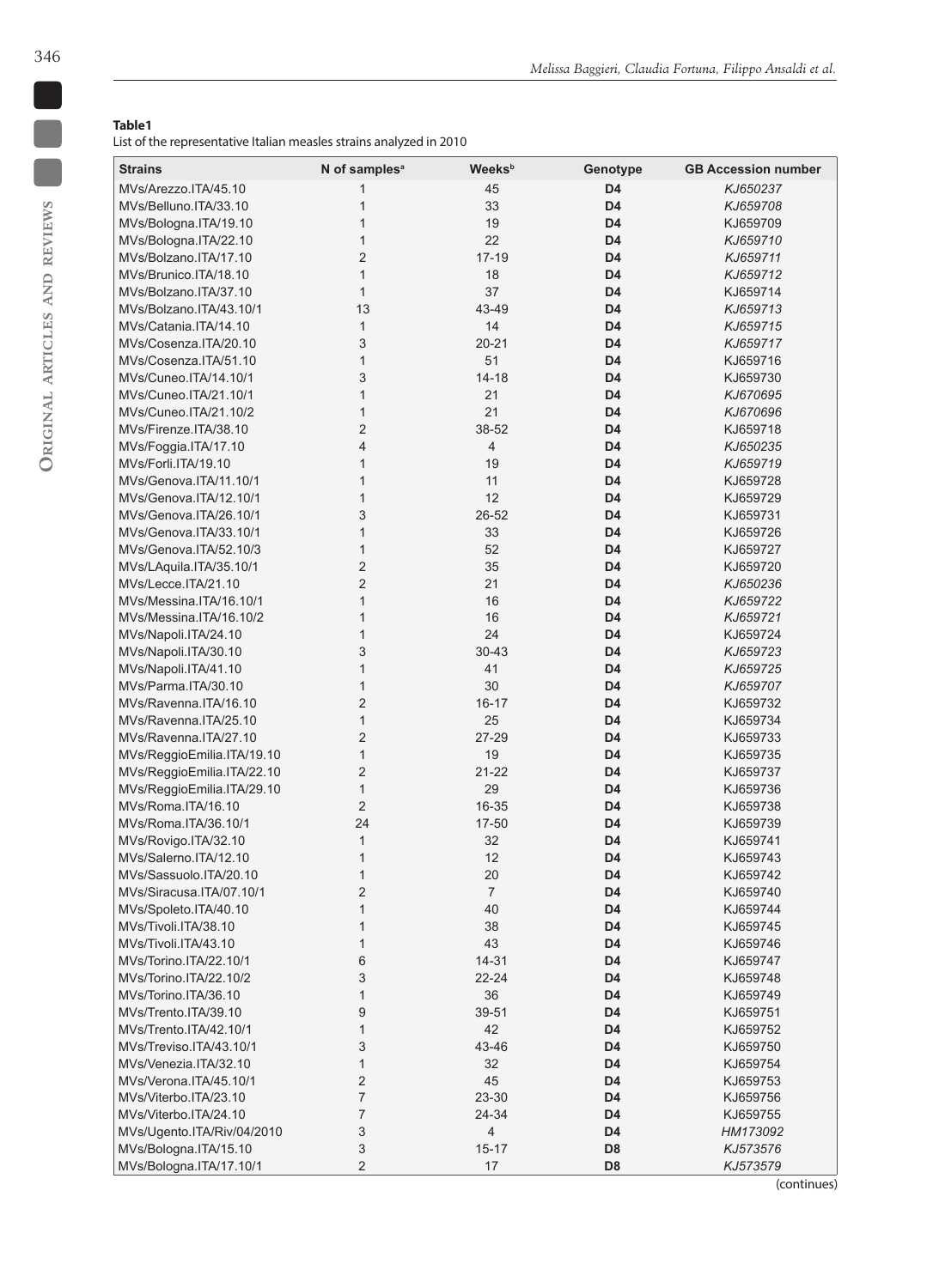|  |  | Table1(Continued) |  |
|--|--|-------------------|--|
|--|--|-------------------|--|

| <b>Strains</b>                   | N of samples <sup>a</sup> | <b>Weeks</b> <sup>b</sup> | Genotype       | <b>GB Accession number</b> |
|----------------------------------|---------------------------|---------------------------|----------------|----------------------------|
| MVs/Cuneo.ITA/14.10/2            | 6                         | $14 - 21$                 | D <sub>8</sub> | KJ625223                   |
| MVs/Genova ITA/11.10/2           | 11                        | $11 - 20$                 | D <sub>8</sub> | KJ625224                   |
| MVs/Genova.ITA/18.10/1           |                           | 18                        | D <sub>8</sub> | KJ625225                   |
| MVs/Lodi.ITA/21.10               |                           | 21                        | D <sub>8</sub> | KJ586230                   |
| MVs/Lodi.ITA/13.10               |                           | 13                        | D <sub>8</sub> | KJ573581                   |
| MVs/Monopoli.ITA/<br>San/04/2010 |                           | 4                         | D <sub>8</sub> | HM173091                   |
| MVs/Piacenza.ITA/14.10/1         | 2                         | 14                        | D <sub>8</sub> | KJ573577                   |
| MVs/Ravenna.ITA/13.10            | 5                         | $13 - 18$                 | D8             | KJ573578                   |
| MVs/Ravenna ITA/32.10            |                           | 32                        | D <sub>8</sub> | KJ586229                   |
| MVs/ReggioEmilia.ITA/21.10/1     |                           | 21                        | D <sub>8</sub> | KJ573580                   |
| MVs/Torino.ITA/14.10/2           |                           | 14                        | D <sub>8</sub> | KJ625222                   |
| MVs/Trento.ITA/31.10             |                           | 31                        | D <sub>8</sub> | KJ573575                   |
| MVs/Bologna.ITA/24.10            |                           | 24                        | D <sub>9</sub> | KJ573574                   |
| MVs/Genova.ITA/32.10/2           |                           | $32 - 34$                 | <b>B3</b>      | KJ573572                   |
| MVs/Asti.ITA/21.10/1             |                           | 21                        | <b>B3</b>      | KJ573573                   |

<sup>a</sup>ldentical sequences collected in the same place were grouped, and a single representative sequence was submitted in GenBank; <sup>b</sup>period of circulation of each strain from its first isolation.

Genetic and antigenic characterization of wild-type MV identifies eight clades (A-H) subdivided into 24 genotypes (A, B1-B3, C1and C2, D1-D11, E, F, G1- G3, and H1-H2) [3, 4]. According to WHO recommendations, the 450-nt sequence encoding the C-terminal 150 amino acids of the hyper variable region of the N gene represents the minimal amount of sequence required for MV genotyping [5].

This study describes the genetic characterisation of a series of wild-type MV strains detected during the year 2010 in Italy. During this year, Italy experienced several outbreak in different regions [6].

#### **METHODS**

NRL received urine, oral fluid (OF) and dried capillary blood spots samples collected from 211 patients with suspect measles infection from different regions of Italy. Urine and OF specimens were collected from patients with suspected measles infection within the suggested time of 10 days after onset of rash, and capillary blood between 4-28 days [7]. All the specimens were treated and stored as previous described [8]. Dried blood spots were tested serologically by a specific anti-measles IgM enzyme-linked immunosorbent assay (ELISA) [9] and urine and OF specimens were tested by reverse transcriptase-polymerase chain reaction (RT-PCR).

For 11 patients only the blood sample was available, and was tested by ELISA.

Urine and OF samples were available for 164 and 36 patients, respectively. Total RNA was extracted from the urine sediment using the RNEasy Mini Kit (Qiagen) and from the OF using QiAmp Viral RNA Mini Kit (Qiagen), according to the manufacturer's instructions. Two rounds of amplification were performed through RT-PCR and hemi-nested PCR directed on a highly conserved region 450 nucleotides long on the N gene [10] coding for the carboxy-terminal 150 amino acids of the nucleoprotein (N). Then, amplicons were analysed by electrophoresis with a 1.5% agarose gel and gel-red staining. PCR products were sequenced by Macrogen DNA Sequencing Service (http://dna.macrogen.com), with the second round primers.

Nucleotide sequences were corrected and aligned with sequences of the reference strains and with those that showed higher percentage of identity after Blast analysis, using CLUSTAL W (BioEdit) software [11].

For the phylogenetic analysis, the K2 (Kimura-2 parameter) evolutionary model was chosen as the bestfitting nucleotide-substitution model, and the tree was constructed by using MEGA version 6 [12]. Bootstrap values were obtained through 1000 resampling of data sets. Virus genotypes were named according to the new official WHO nomenclature [5, 13]. Sequences were submitted to GenBank and the corresponding accession numbers are given in *Table 1*.

#### **RESULTS AND DISCUSSION**

Molecular tests were performed on a total of 200 clinical samples – 164 urine and 36 OF samples, respectively – collected from patients with suspected measles infection in different Italian regions.

Viral genome presence was found through RT-PCR assay in 153 clinical samples, and 139/153 were sequenced. Nucleotide sequences were analysed by comparing the fragment coding for the carboxyl terminus of the nucleoprotein (450 nucleotides) with the one of the WHO reference strains. A representative set of sequences is listed in *Table 1*.

Sequence data provided from the Italian RRL of the regions of Liguria and Apulia, 36 and 10 sequences respectively, were also enclosed in the study.

The phylogenetic analysis showed that 144 MV strains belonged to the genotype D4, 37 belonged to the genotype D8, 1 to D9, and 3 to genotype B3 *(Figure 1A)*.

According to the epidemiological data available, these results demonstrated the circulation of the genotype D4 during 2010 in the regions of Piedmont, Trentino Alto Adige, Veneto, Emilia Romagna, Liguria, Tuscany, Umbria, Latium, Abruzzo, Campania, Apulia, Calabria and Sicily *(Figure 1B)*. After BLAST analysis, the strain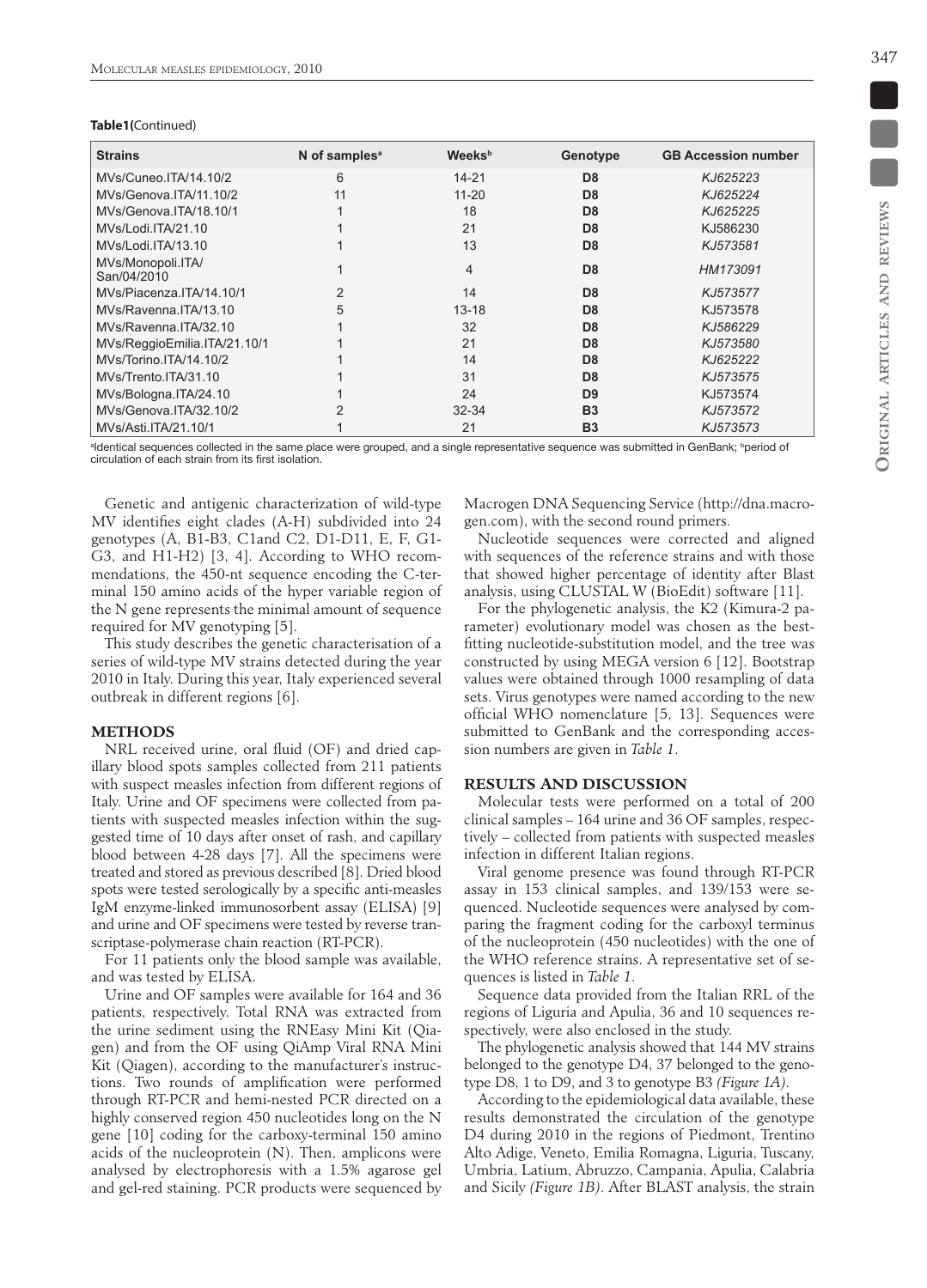**Original articles and reviews**

ORIGINAL ARTICLES AND REVIEWS

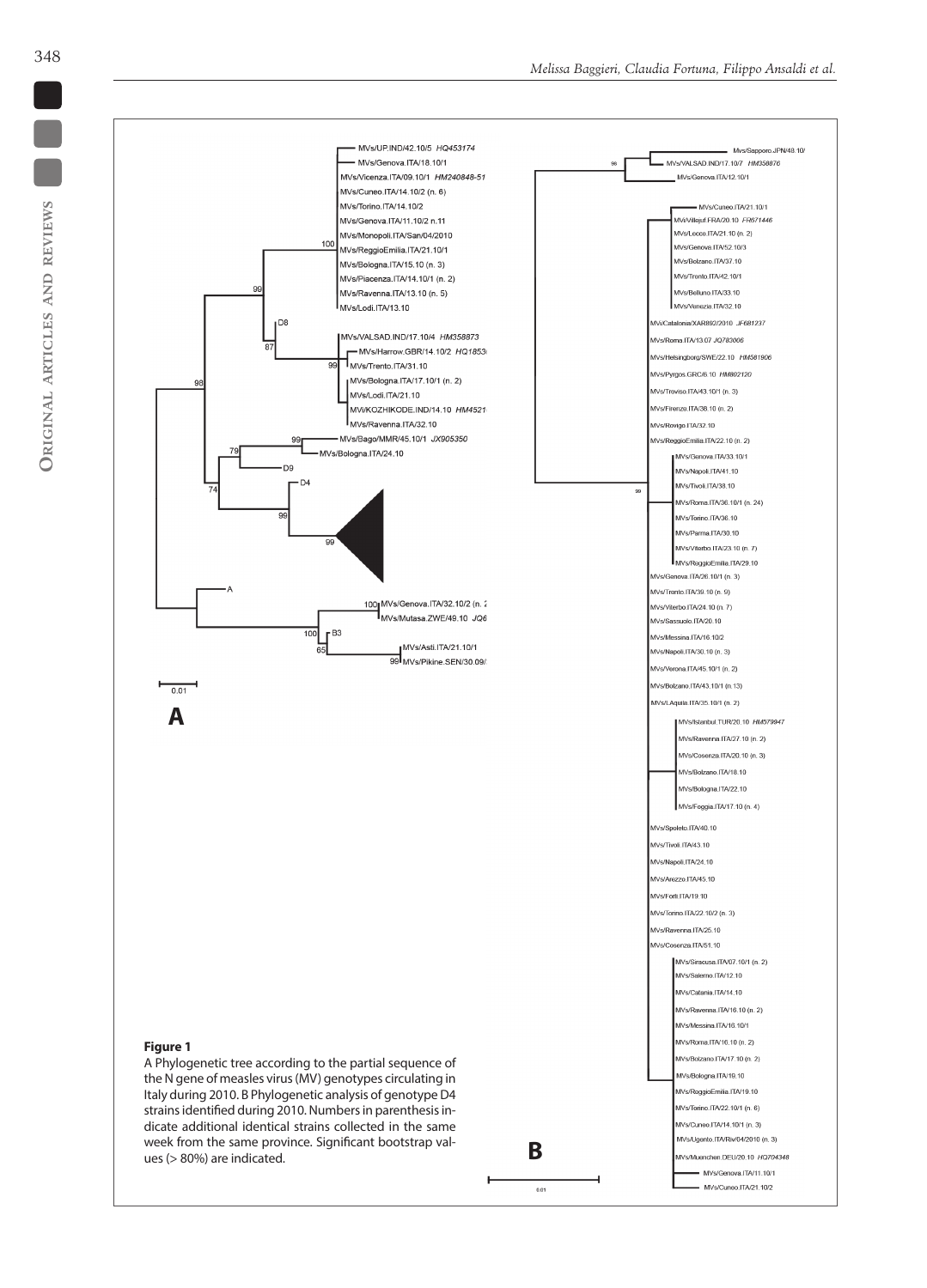MVs/Genova.ITA/12.10/1 showed 100% identity with the one mVs/Grosseto.ITA/a301 [14] and 99% identity with those isolated in India and Japan in 2010 (Gen-Bank accession Nos: HM358876, AB605257). Except for the sequence MVs/Genova.ITA/12.10/1, all the others sequences belonging to the genotype D4 were found closely related to each other, showing a percentage of identity higher than 99% with a maximum difference of 3 nucleotides. These strains showed a close relationship with those circulating in France, Spain, Sweden, Greece, Turkey and Germany in the same year (GenBank accession Nos: FR671446, JF681237, HM581906, HM802120, HM579947, HQ704348) and with those isolated in Italy in the biennium 2006- 2007 [15].

Sequences from 37 cases (collected from week 4th to week 31st of the year 2010 from the regions of Piedmont, Liguria, Trentino Alto Adige, Emilia Romagna and Apulia) were found to belong to the genotype D8. The phylogenetic tree shows these strains belonging to two distinct clades *(Figure 1A)*. Sequences in the first clade show 100% identity with Italian ones identified by the RRL of Veneto (GenBank accession Nos: HM240848-HM240851) and 99% with those isolated in India in the same year (GenBank accession No: HQ453174). Sequences in the second clade show 99% of identity with those isolated in India (GenBank accession Nos: HM358873, HM452160).

One case associated to genotype D9 was detected in the region of Emilia Romagna. It was related to the MV strains circulating in Myanmar in 2010 (GenBank accession no: JX905350).

Moreover, NRL's analysis showed 3 sporadic cases of genotype B3 from the regions of Liguria and Piedmont. Sequences MVs/Genova.ITA/32.10/2 showed high identity with those circulating in South Africa in 2010 (GenBank accession no: JQ627736). The strain MVs/ Asti.ITA/21.10/1 was closely related to those isolated in Senegal in 2009 (GenBank accession no: HQ896945). Genotype B3 had circulated in Italy during 2006 and 2007, but no cases were found in 2008.

# **CONCLUSIONS**

Genetic characterization of wild-type MV provides a mean to study the transmission pathways and to find origins and routes of MV wild-type circulation. Genetic data can help to confirm the sources of virus or suggest a source for unknown-source cases as well as to establish links, or lack thereof, between various cases and outbreaks. Then, monitoring of the MV strains circulating is a necessary component of the surveillance system. Since serologic methods cannot distinguish between a

## **References**

1. World Health Organization. Regional office for Europe. *Resolution. Renewed commitment to measles and rubella elimination and prevention of congenital rubella syndrome by 2015 and Sustained support for polio-free status in the WHO European region. Regional Committee for Europe. Sixtieth session. Moscow: 13-16 September 2010*. Available from: http:// www.euro.who.int/\_\_data/assets/pdf\_file/0008/119546/

vaccine-induced antibody response and antibodies derived from natural disease, molecular characterization of viral isolates provides a method to confirm whether vaccine or wild-type measles virus caused the rash and fever. Moreover, characterizing measles virus isolates is the key role to determine whether cases come from indigenous transmission or importations.

This study involved a total of 185 MV Italian strains detected during 2010. Phylogenetic results demonstrated the co-circulation of genotypes D4 and D8 during the reviewed period.

Previous results from NRL showed that genotype D4 replaced the genotype D7 during the biennium 2006- 2007 [15], and was endemic in Italy during 2008 [8]. Moreover, sporadic cases associated to the genotype D8 in the years 2007 and 2008 were demonstrated. Limited data about the molecular epidemiology of MV are available for the year 2009, because of the interruption of the surveillance activity for that year. Anyway, in 2009 some cases were found to be associated to the genotype D4 (data not published).

In summary, according to NRL's analysis we can assert that D4 continued to be endemic in Italy in the reviewed period as in the rest of Europe, and the genotype D8 seems to have become endemic in Italy together with D4. In the same year cases associated with D9 and B3 genotypes were also found.

For both endemic and sporadic cases genetic correlations with strains circulation in different countries were found, suggesting a possible route of introduction. Unfortunately, no epidemiological data were available to support this hypothesis.

# *Acknowledgements*

The authors thank the staff at Italian Regional and Local Health Authorities for providing clinical specimens. This work was partly supported by a grant from Italian Ministry of Health-CCM 1M27 "Sorveglianza di laboratorio di malattie virali prevenibili da vaccinazioni e rinforzo del Piano di eliminazione del morbillo e della rosolia congenita".

# *Conflict of interest statement*

All named authors have read and agreed to the submitted version of the manuscript, and declare there are no potential conflict of interests, or any financial or personal relationships with other people or organizations that could inappropriately bias conduct and findings of this study.

*Received* on 23 June 2014. *Accepted* on 15 October 2014.

RC60\_edoc15.pdf.

- 2. Griffin DE. Measles virus. In: Knipe DM, Howley PM, Griffin DE, Lamb RA, Martin MA, Roizman Strauss SE (Eds). *Fields virology*. Philadelphia: Lippincott Williams, and Wilkins; 2001. p. 1401-41.
- 3. Rota PA, Featherstone DA, Bellini WJ. Molecular epidemiology of measles virus. *Curr Top Microbiol Immunol*